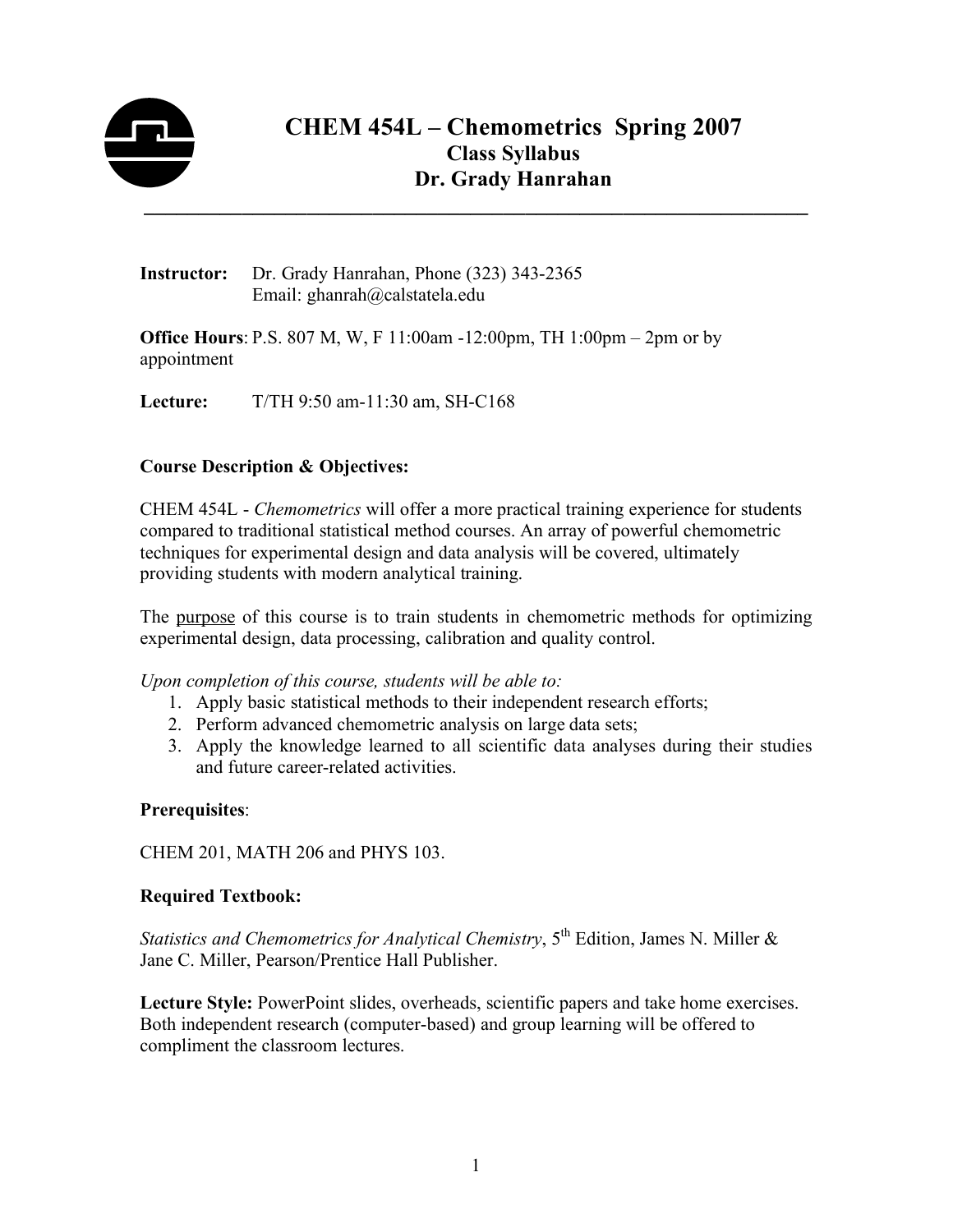# Lecture Schedule: CHEM 454L - Spring 2007

| <b>Dates</b> | <b>Subject</b>                                                                                                                            | <b>Chapter(s)</b>  |
|--------------|-------------------------------------------------------------------------------------------------------------------------------------------|--------------------|
| Week 1       | Class Introduction, Errors in Chemical Analysis,<br>Descriptive Statistics, Intro to JMP Chemometric<br>Software (computer lab exercise). | Chapters $1 & 2$   |
| Week 2       | Significance Tests and computer lab exercise                                                                                              | Chapter 3          |
| Week 3       | Regression and Correlation – Calibration Methods, Chapter 5<br>computer lab exercises.                                                    |                    |
| Week 4       | Non-parametric and Robust Methods                                                                                                         | Chapter 6          |
| Week 5       | Intro to Experimental Design, Exam 1                                                                                                      | Chapter 7, Handout |
|              | <b>MIDTERM EXAM April 24</b>                                                                                                              |                    |
| Week 7       | Experimental Design and Optimization,<br>computer lab exercises.                                                                          | Chapter 7          |
| Week 8-9     | Multivariate Methods of Analysis, Computer<br>lab exercises.                                                                              | Chapter 8          |
| Week 10      | Quality Assurance and Good Lab Practice                                                                                                   | Chapter 4          |
| Week 11      | FINAL PROJECT DUE – June $7th$ , 12:00 noon                                                                                               |                    |

\*\*\* Note: Dates subject to change (except for the Midterm and Final Project)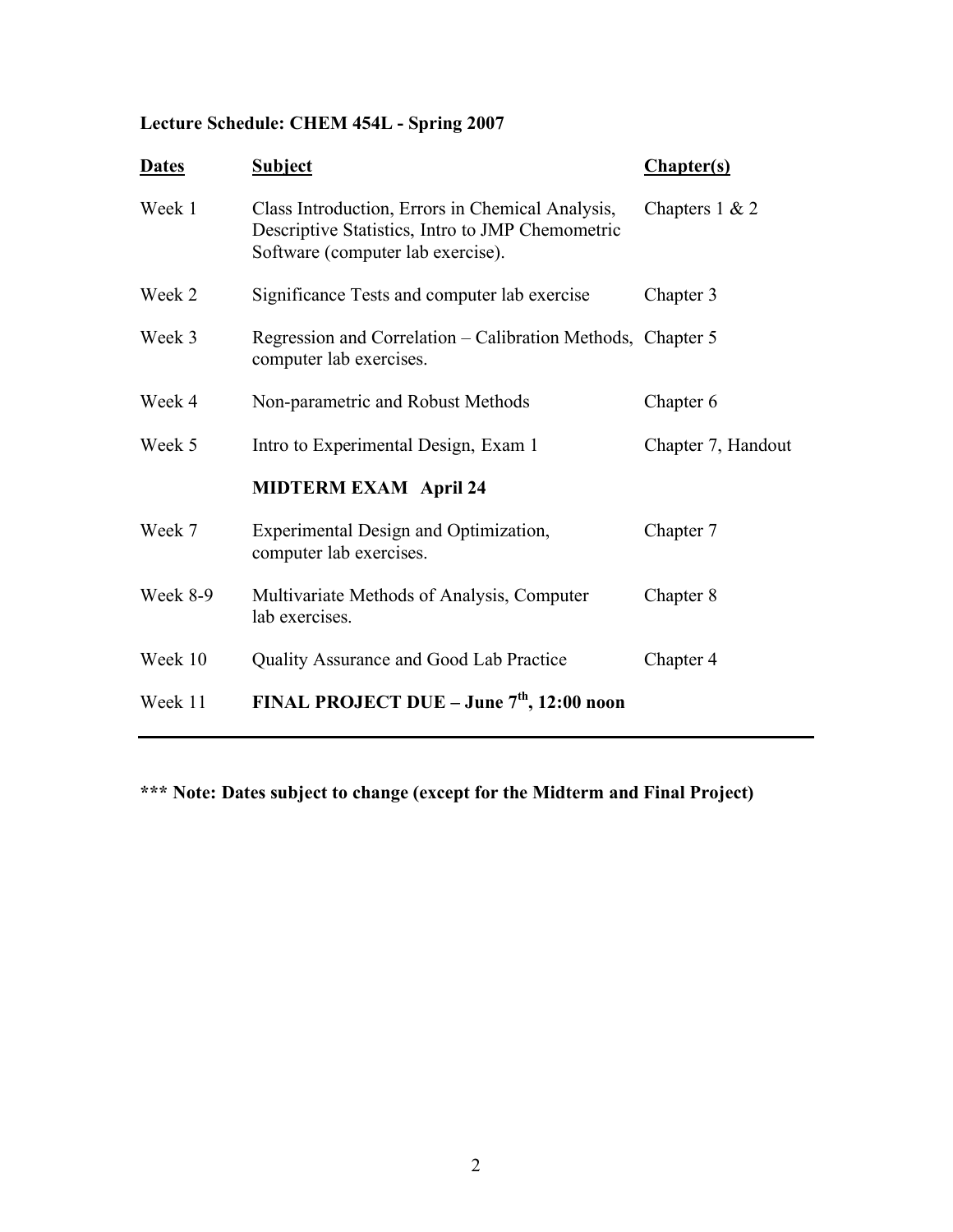#### Point Distributions for Grades

Lecture: 1 x 100 point Midterm Exam  $10 \times 20$  point quizzes (lowest dropped) = 180 points 5 x 10 point Computer Exercises 20 points - Class participation Final Project - 200 points  $\mathcal{L}_\text{max}$ 

## $Total = 550 points$

Grades will be assigned as traditional  $(A, B, C, D, \& F)$  as follows:  $A = 90-100\%$  $B = 89-80%$  $C = 79-70%$  $D = 69-60%$  $F = 59\%$ -below

However, class attendance, distribution of points and individual participation will be taken into consideration on final grades  $(+)$  and  $-$  considered). To pass this course, students must complete all assigned work. Students will receive an (F) if all work is not completed (unless a documented excuse, e.g., medical).

# Final Project

You are to devise an experimental design research project on your current laboratory research (or data will be given to those students not performing independent research in a laboratory). You will use the various statistical, experimental design and optimization techniques learned in class to develop this project. You will need to use the JMP software to perform all experimental design and optimization techniques and include information on quality assurance. The more information and results presented, the better the grade for the research project. Project guidelines and expectations will be covered extensively during the  $6-7<sup>th</sup>$  week by your instructor.

For the project, a formal, typed-written report must be handed in during finals week. This report must follow the format below. Reports must be a concise description of the experiment/data analysis with all appropriate data and graphs. The format includes (in order):

- 1. Cover page with title of experiment, name and date.
- 2. Abstract
- 3. Introduction
- 4. Experimental procedures
- 5. Results, including data and relevant graphs
- 6. Conclusion
- 7. References
- 8. Acknowledgments